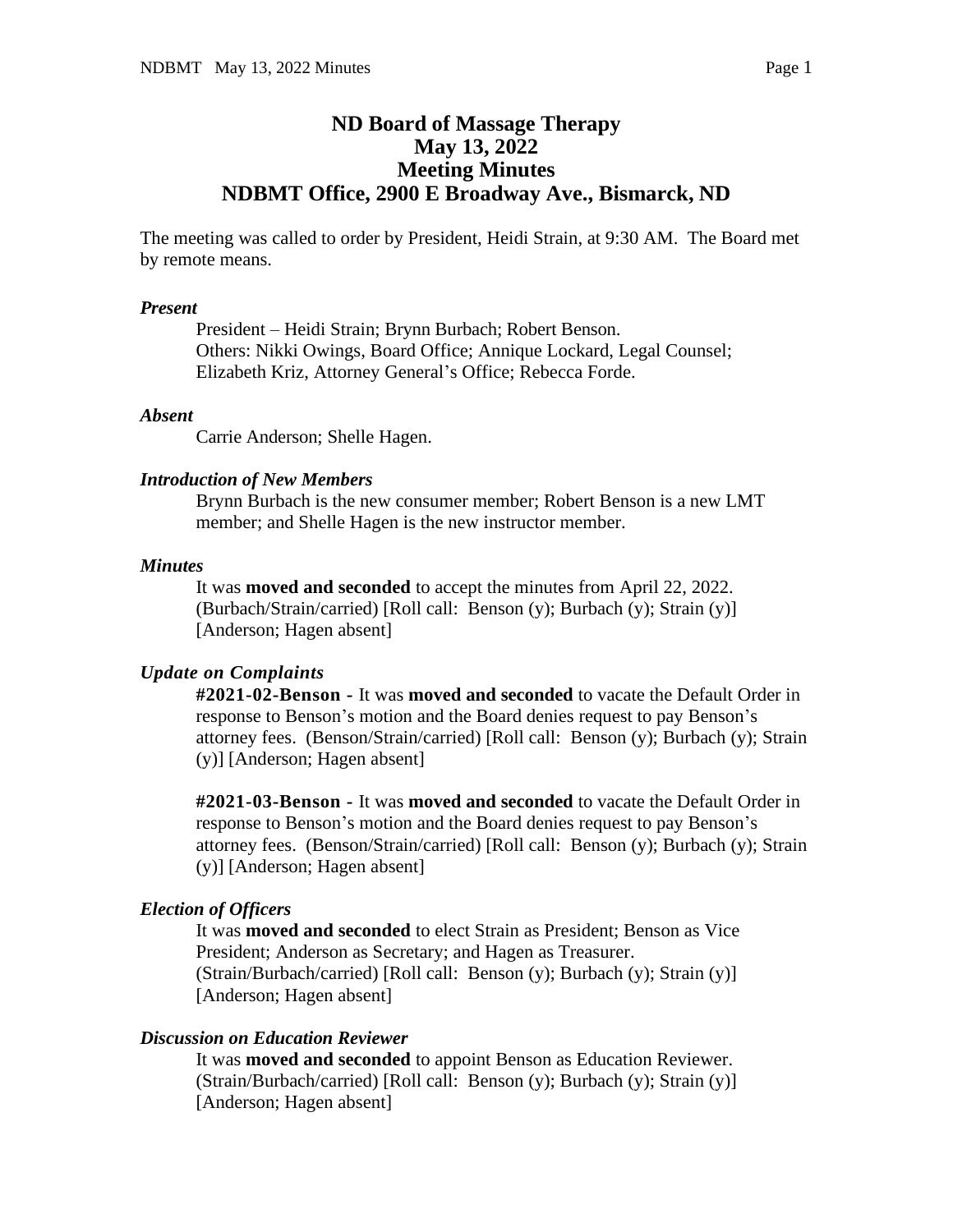## *Treasurer's Report and Reimbursements*

**Money Market Account**: Opening balance  $= $110,806.07$ Interest deposit  $= $10.62$ Closing balance  $= $110,816.69$ 

### **Checking Account**:

Opening balance  $= $121,590.13$ Expenses =  $$3,658.32$  $Credit = $580.68$ Closing balance  $= $117,931.81$ 

Total April 2022 reimbursements = \$185.00.

It was **moved and seconded** to approve the treasurer's report, pay the April 2022 reimbursements. (Strain/Benson/carried) [[Roll call: Benson (y); Burbach (y); Strain (y)] [Anderson; Hagen absent]

#### *Management Services Contract*

It was **moved and seconded** to appoint Strain to review proposals from all three vendors in vendor pool and request participating addendums. (Strain/Benson/carried) [Roll call: Benson (y); Burbach (y); Strain (y)] [Anderson; Hagen absent]

### *Executive Session to Consider CHRI per NDCC 44-04-19.2(1) and confidentiality of CHRI per NDCC 12-60-24(1)(c)* **Case #1-2022 –** Tabled due to lack of quorum.

*Discussion on Initial Licensure Application for Justin Iljana* Tabled due to lack of quorum.

#### *Applications for Licensure*

**Xingzhi Yu (Reciprocity from CT/TX; application received 9/24/2021) -** It was **moved and seconded** to have Benson review and report at June meeting. (Strain/Burbach/carried) [Roll call: Benson (y); Burbach (y); Strain (y)] [Anderson; Hagen absent]

**Dingjuan Tong (Initial; application received 3/29/2021) -** It was **moved and seconded** to have Benson review and report at June meeting. (Strain/Burbach/carried) [Roll call: Benson (y); Burbach (y); Strain (y)] [Anderson; Hagen absent]

**Xiuzhi Li (Reciprocity from TX; application received 2/26/2021)-** It was **moved and seconded** to have Benson review and report at June meeting. (Strain/Burbach/carried) [Roll call: Benson (y); Burbach (y); Strain (y)] [Anderson; Hagen absent]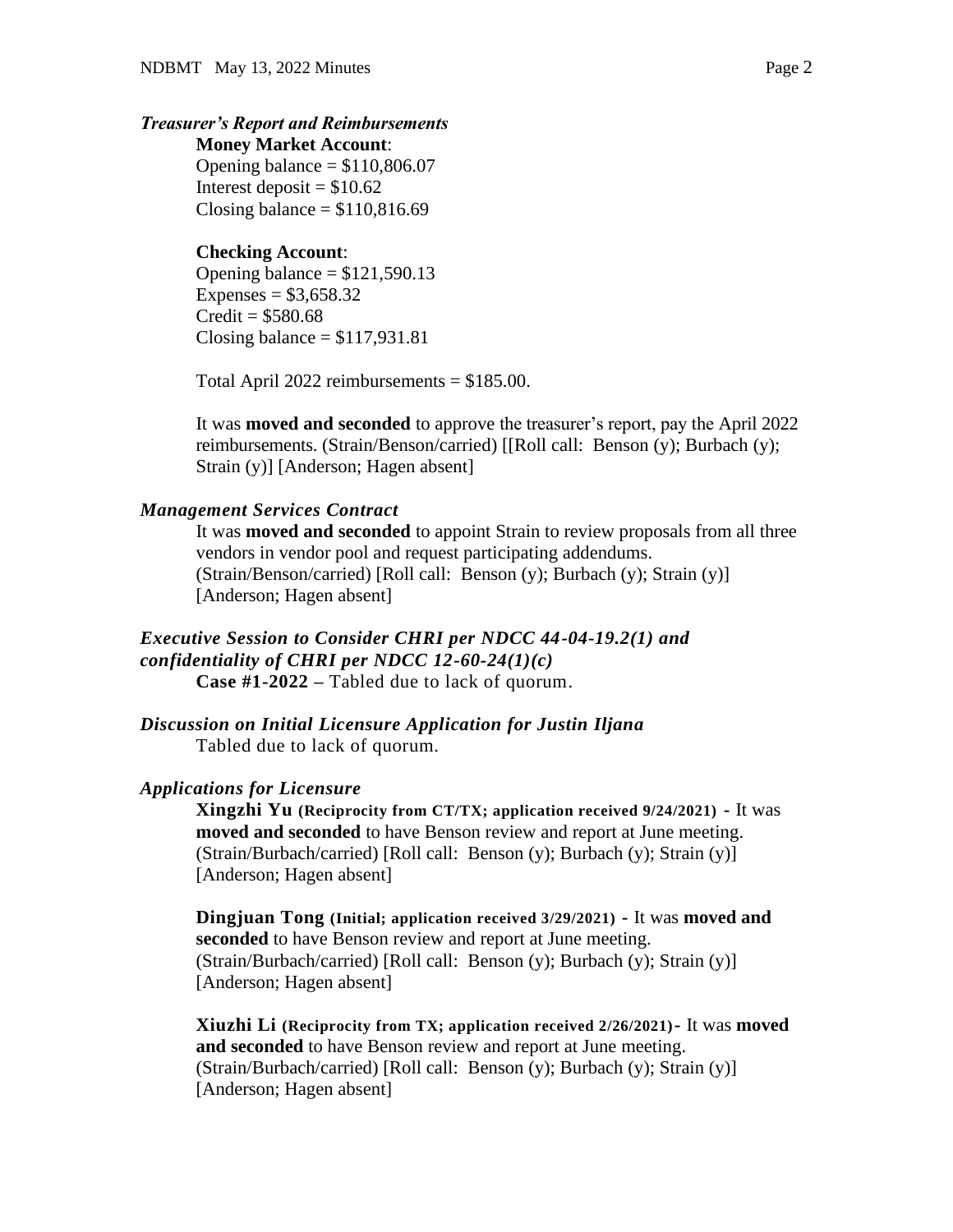### *Inspections*

It was **moved and seconded** to close the 2019 inspection list and begin 2022 inspections. (Benson/Strain/carried) [Roll call: Benson (y); Burbach (y); Strain (y)] [Anderson; Hagen absent]

It was **moved and seconded** Board will inspect ten percent of active population for 2022 to be completed by December 31, 2022 using Rebecca Forde's inspection map; Benson will complete Section 1, Strain will complete Section 4, Burbach and Anderson will complete Section 2, Hagen will complete Section 3; Board office will issue the lists and monitor as completed. (Strain/Benson/carried) [Roll call: Benson (y); Burbach (y); Strain (y)] [Anderson; Hagen absent]

## *Review of Statute/Administrative Rules*

Legal Counsel will provide a draft of proposed statute changes at June meeting.

## *Continuing Education Inquiry from Kossan*

It was **moved and seconded** to grant request for required continuing education hours for the 2023 license renewal to be completed on-line. (Strain/Burbach/carried) [Roll call: Benson (y); Burbach (y); Strain (y)] [Anderson; Hagen absent]

## *Ratification of Licenses*

It was **moved and seconded** to ratify the following license:

- A. Jingmei Xue #22132
- B. Jasmine Stark #22134
- C. Angela Williams #22136
- D. Tara Howells #22138
- E. William Kroshus #22140.

(Strain/Benson/carried) [Roll call: Benson (y); Burbach (y); Strain (y)] [Anderson; Hagen absent]

## *Other*

Nothing was discussed.

## *Next Meeting Date*

June 17, 2022 9:30 AM Virtual.

## *Adjournment*

The meeting was adjourned at 12:10 PM.